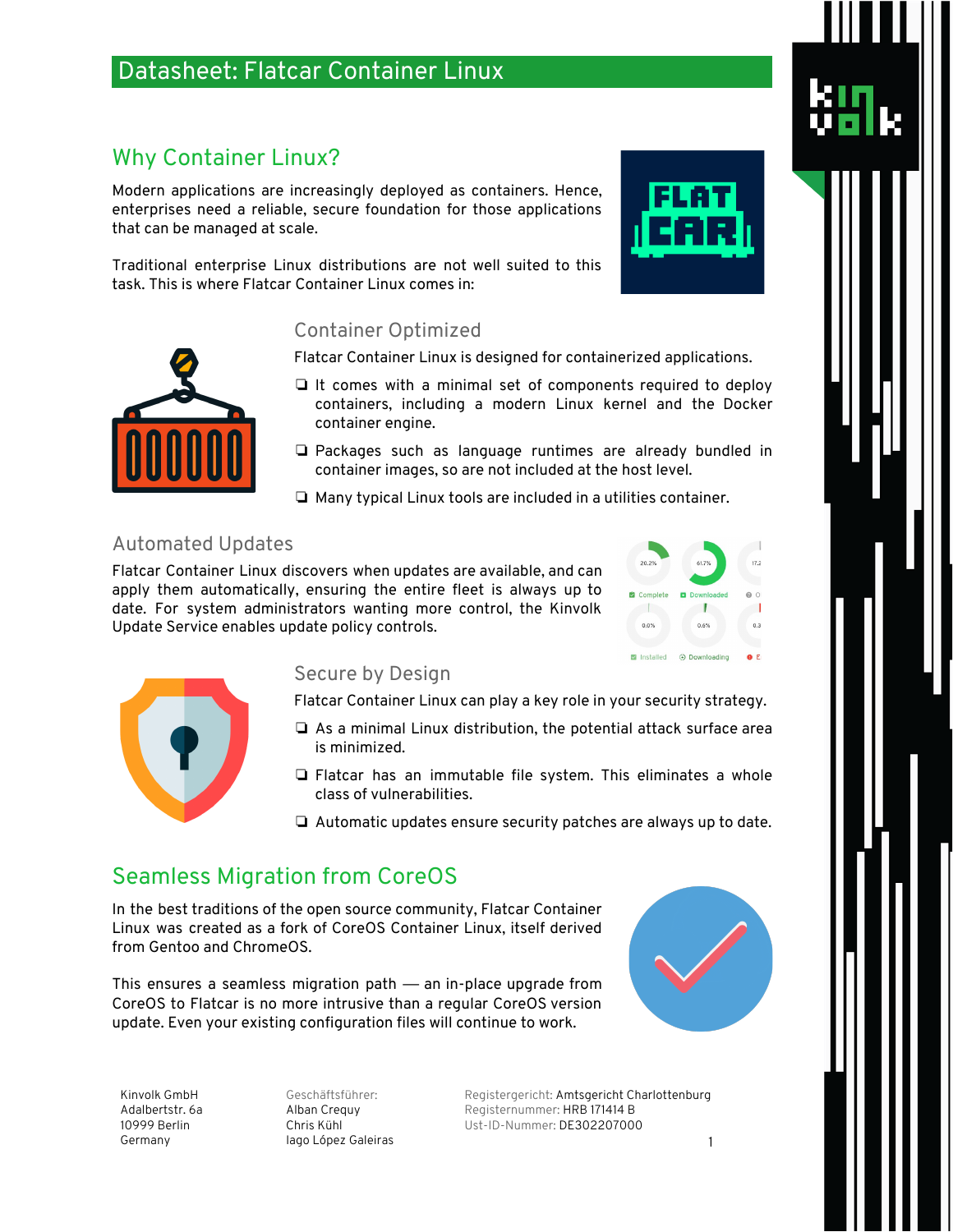# Datasheet: Flatcar Container Linux



Unlike some container-optimized Linux distributions, which either only work with Kubernetes, or are only available with commercial support as part of a bundle with a Kubernetes distribution, Flatcar Container Linux is a standalone offering.

Of course, Flatcar Container Linux works great with Kubernetes (including Kinvolk's own Lokomotive distribution). But it also supports other orchestrators such as DC/OS, or non-orchestrated container deployments.

## Kinvolk Update Service

Available as a managed service or on-premise software deployment, the Kinvolk Update Service extends the automatic update capabilities of Flatcar Container Linux with enterprise policy controls and visibility/monitoring.

Kubernetes Optional

Through a clean user interface, administrators can

- ❏ define upgrade groups (for example, enabling most servers to be running the latest stable release, with a small subset on beta)
- ❏ restrict upgrade hours
- ❏ limit the rate of updates
- ❏ view version upgrade status across the entire fleet
- ❏ view an audit trail of upgrade-related activity for each host



### Stable

9a2deb70-37be-4026-853f-bfdd6b347bbe For production clusters



UPDATES: Enabled ONLY OFFICE HOURS: No SAFE MODE: No UPDATES POLICY: Max 999999 updates per 1 m **UPDATES TIMEOUT:1 days** 

# Version Breakdown 933



### 100% Open Source

Flatcar Container Linux, as well as the technology behind Kinvolk Update Service, are and always will be 100% open source software, available under Open Source Initiative approved licensed.

No "enterprise edition". No restrictive license. No vendor lock-in.

Kinvolk GmbH Adalbertstr. 6a 10999 Berlin Germany

Geschäftsführer: Alban Crequy Chris Kühl Iago López Galeiras

Registergericht: Amtsgericht Charlottenburg Registernummer: HRB 171414 B Ust-ID-Nummer: DE302207000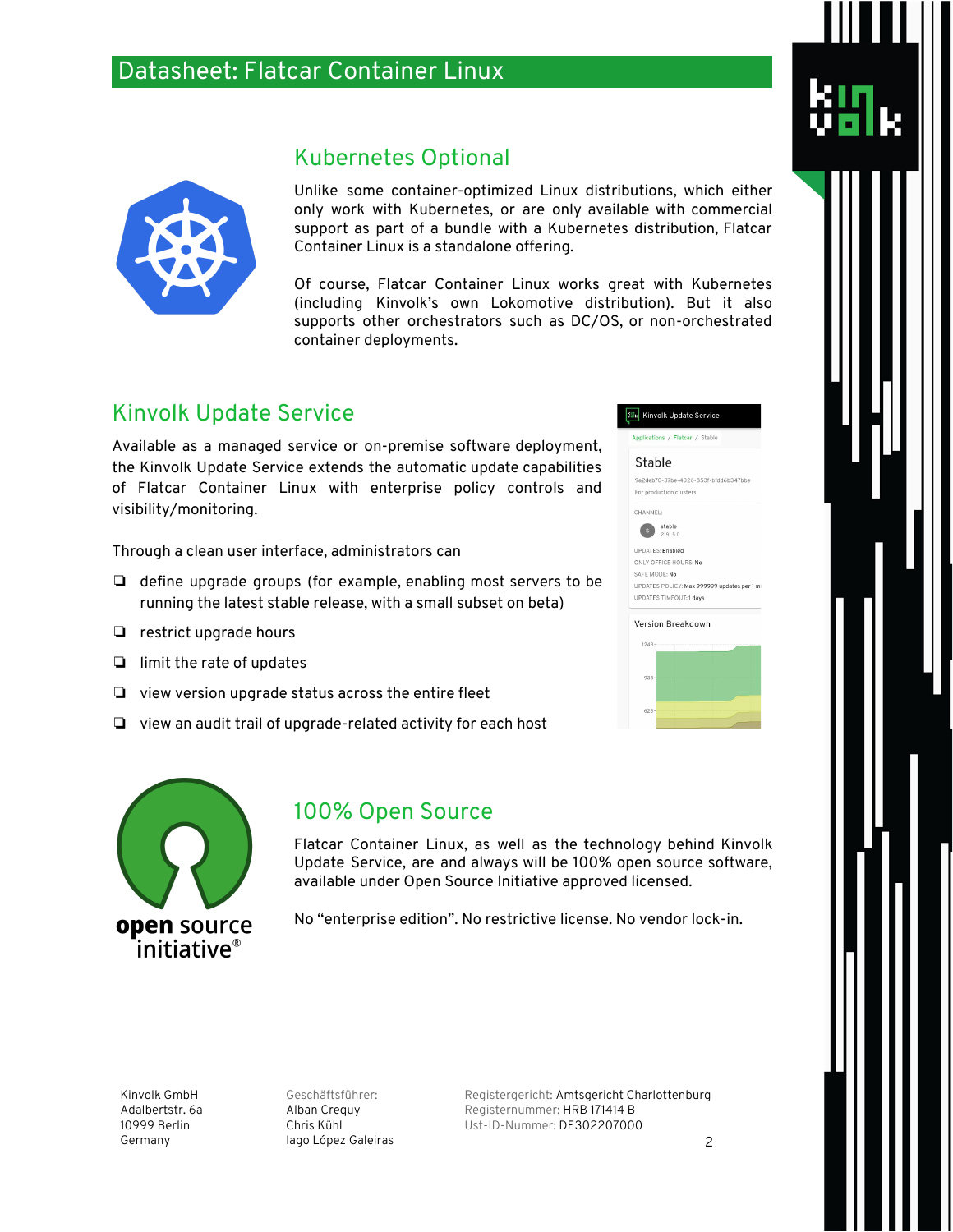#### Kinvolk GmbH Adalbertstr. 6a 10999 Berlin Germany

Geschäftsführer: Alban Crequy Chris Kühl Iago López Galeiras

Registergericht: Amtsgericht Charlottenburg Registernummer: HRB 171414 B Ust-ID-Nummer: DE302207000

# Datasheet: Flatcar Container Linux

# Enterprise Grade Support

For peace of mind, you want to know that you have the support of the team behind your core infrastructure code. With a Kinvolk Flatcar Container Linux Subscription, you will be assigned a customer success engineer to ensure a smooth migration to Flatcar and responsive handling of any issues raised during production.

The Kinvolk Customer Portal, available to all subscribers, enables easy ticket management and access to knowledge base articles.

An enterprise-grade service level agreement, at either the Standard (business hours) or Premium (24x7) level, backs up Kinvolk's commitment to rapid incident response direct from our renowned engineering team.

| <b>SLA Level:</b>     | Standard                             | Premium                                            |                              |
|-----------------------|--------------------------------------|----------------------------------------------------|------------------------------|
| Hours of Coverage     | <b>Business hours</b><br>$(9am-5pm)$ | 24x7x365 for P1 & P2<br>Business hours for P3 & P4 |                              |
| Number of Cases       | Unlimited                            | Unlimited                                          |                              |
| <b>Priority Level</b> | Initial and Ongoing<br>Response Time | Initial Response Time                              | <b>Ongoing Response Time</b> |
| P1 - Urgent           | 1 business hour                      | 1 hour                                             | 1 hour                       |
| P <sub>2</sub> - High | 4 business hours                     | 2 hours                                            | 4 hours                      |
| P3 - Medium           | 1 business day                       | 4 business hours                                   | 1 business day               |
| P4 - Low              | 2 business days                      | 2 business days                                    | 2 business days              |

# Life on the Edge

Flatcar Container Linux is built and delivered in four "channels". The traditional alpha, beta, stable channels indicate the level of maturity of new features, with a gradual progression from alpha (earliest) through to stable (mature and most trusted for production deployment).

With the addition of the Edge channel, users can try out experimental features that may or may not make it into future releases, and hackers have a way to contribute new ideas upstream without having to worry about the stringent standards for new features applied to the main Flatcar development train.

**ik** Kinvolk Customer Portal How can we help you today? **ES** New Support Ticket **ES** Check Ticket Status